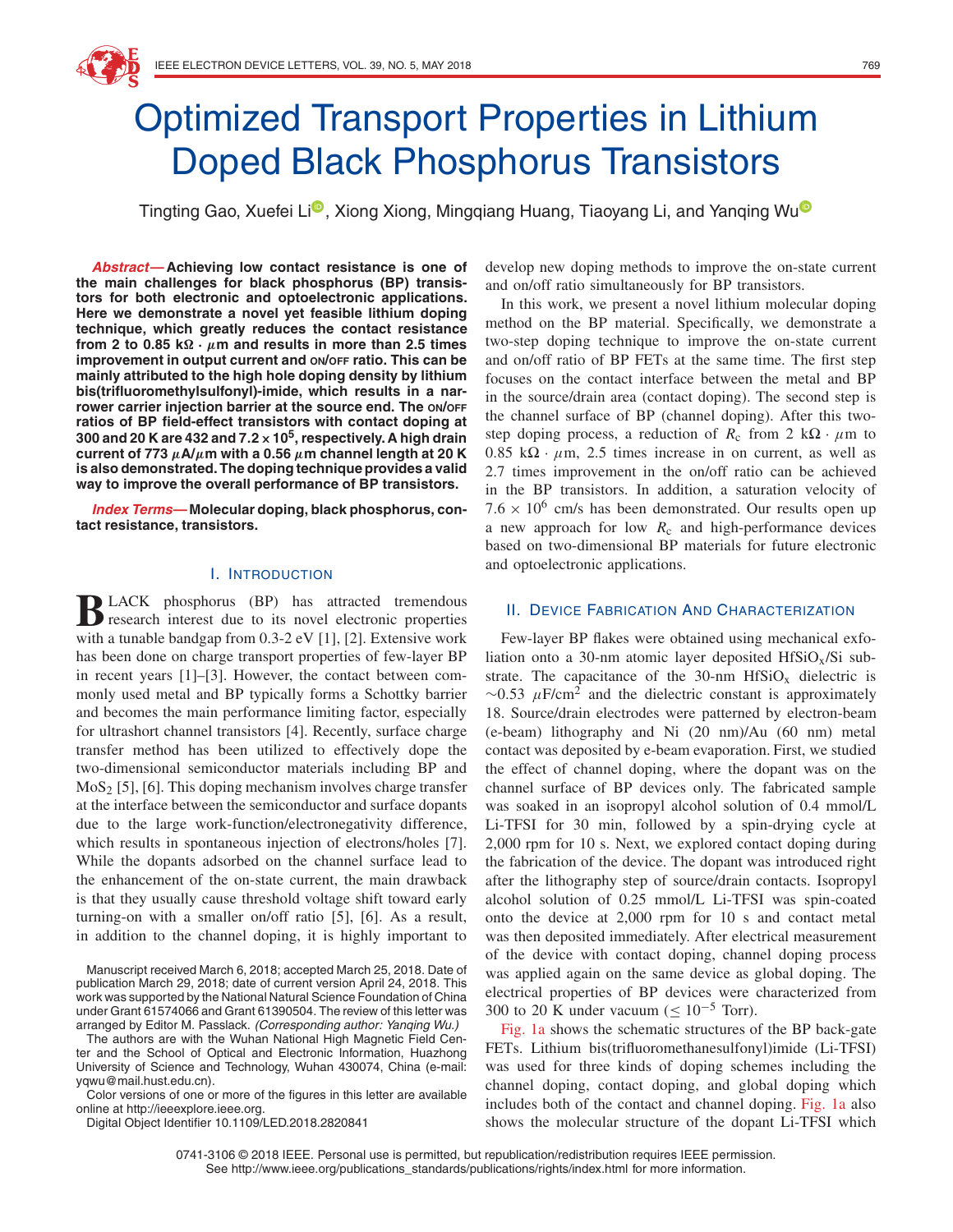

Fig. 1. (a) Schematic view of the device fabricated in this work. Three different approaches for Li-doped few-layer BP back-gate FET: channel, contact, and contact plus channel doping. (b) Thickness measured by atomic force microscopy of BP flake is 10 nm. Inset: AFM image of the BP flake and a SEM image of BP FETs with different channel lengths.

serves as the source of  $Li<sup>+</sup>$  and was previously widely used to increase the conductivity of hole transport layer in perovskite solar cells [8], [9]. The thickness of the BP flakes used here is around 10 nm as shown in the atomic force microscopy image in Fig. 1b. We fabricated the devices with channel length from 1  $\mu$ m to 0.1  $\mu$ m as shown in the inset of Fig. 1b, which were then used to extract contact resistance by transfer length method.

## III. RESULTS AND DISCUSSION

To investigate the effect of Li-TFSI channel doping, direct current (DC) transfer characteristics of a representative  $0.56$ - $\mu$ m long BP FET before and after doping at 300 K are shown in Fig. 2a. The threshold voltage  $(V<sub>th</sub>)$  of devices before and after Li doping extracted by linear extrapolation method using transfer characteristics is 2.5 V and 4.5 V, respectively. The increased carrier density due to the channel doping is estimated to be approximately  $6.3 \times 10^{12}$  /cm<sup>2</sup> according to the equation:  $n = C_{ox} * \Delta V_{th}/q$ , where  $C_{ox}$  is the capacitance of the gate dielectric, *q* is the electrostatic constant, and  $\Delta V_{th}$  is the value of threshold voltage shift. Devices with different channel lengths before and after Li doping are measured, exhibiting the same positive  $V_{\text{th}}$  shift. The effective field-effect mobility of the BP FET before and after Li doping is estimated to be about 104 and 147  $\text{cm}^2/\text{(V} \cdot \text{s})$ , respectively [10]. The on/off ratio of the undoped BP FET is 653 and reduces to 55 after doping. This degradation in on/off ratios has frequently been observed in other 2D materials after the channel doping, which can be mainly attributed to the weaker electrostatic control of the channel by the back gate and the increased leakage current through the doping layer [5], [7] Fig. 2b compares the output characteristics of BP FET with and without Li channel doping. The maximum on-current of the BP FET without doping at  $V_d = -2$  V is 210  $\mu$ A/ $\mu$ m and increases to 450  $\mu$ A/ $\mu$ m after doping, showing that Li channel doping can effectively enhance the on-state performance of BP transistors. Meanwhile, the channel doping can be removed by repeated soaking and rinsing the sample in the isopropyl alcohol.

In order to improve the on/off ratio, contact doping is adopted in a similar fashion as the channel doping where Li-TFSI is applied to the interface between the BP and the contact metal in the source/drain area. The increased carrier density



Fig. 2. (a) Transfer characteristics of the few-layer BP FETs of 0.56 *µ*m channel length with and without channel doping. (b) Output characteristics of the BP FETs before and after channel doping. The drain current improves significantly by the channel doping.

due to the contact doping is estimated to be  $3.9 \times 10^{12}$  /cm<sup>2</sup>. Transfer characteristics of a 0.56  $\mu$ m BP FETs with and without contact doping at 300 and 20 K are shown in Fig. 3a. For the undoped BP devices, the on/off ratios at 300 and 20 K are 100 and 580, respectively. After contact doping with the Li-TFSI molecule, the transfer characteristics change drastically with the improved on/off ratio of 432 and  $7.2 \times 10^5$ at 300 and 20 K, respectively. The on-current improves more than 2 times, along with the great reduction of the offstate current especially at low temperature. The off current is determined by a thermionic barrier for holes to transfer from source to channel. After contact doping, the Fermi level of BP shifts toward the valence band and results in a larger band bending with respect to the channel, which is in the p-type depletion region [11]. Hence, the off-current decreases after contact doping accordingly. As shown in Fig. 3b, extrinsic *g*<sup>m</sup> of BP devices increases about 2 and 4 times after contact doping at 300 and 20 K, respectively. Fig. 3c and 3d show the output characteristics the BP FET without and with contact doping at 20 K, respectively. The drain current increases from 304  $\mu$ A/ $\mu$ m to 773  $\mu$ A/ $\mu$ m after Li contact doping. Fig. 3e and 3f show the output characteristics of the BP FET with contact doping and global doping at 300 K, respectively. The drain current increases from 433  $\mu$ A/ $\mu$ m to 492  $\mu$ A/ $\mu$ m after Li global doping. The  $I_d$ - $V_d$  curves are consistent over the time during the measurement under vacuum and are repeatable after large current flow, indicating a good stability. The enhancement in on/off ratios,  $g_m$ , and drain current shows that overall improvement in the electrical transport can be obtained in contact doped BP FETs. Moreover, this doping approach can be further applied to a wide range of the typically non-alloyed contact in 2D devices. The long-term stability of the doped BP transistors in air is mainly limited by the BP channel. It has been revealed that  $Al_2O_3$  from a thin Al layer deposited by physical vapor deposition (PVD) can be used to passivate the BP devices, which has shown significantly improved air stability without performance degradation up to 6 weeks in ambient conditions, which can also be potentially used to encapsulate doped regions [12].

Fig. 4a and 4b show the off current and on/off ratio of BP devices as a function of temperature before and after contact and global doping, respectively. It is clear that the off current decreases at lower temperatures and the on/off ratio increases monotonically with the decreasing temperature from 300 to 20 K. The on/off ratio of the BP FET with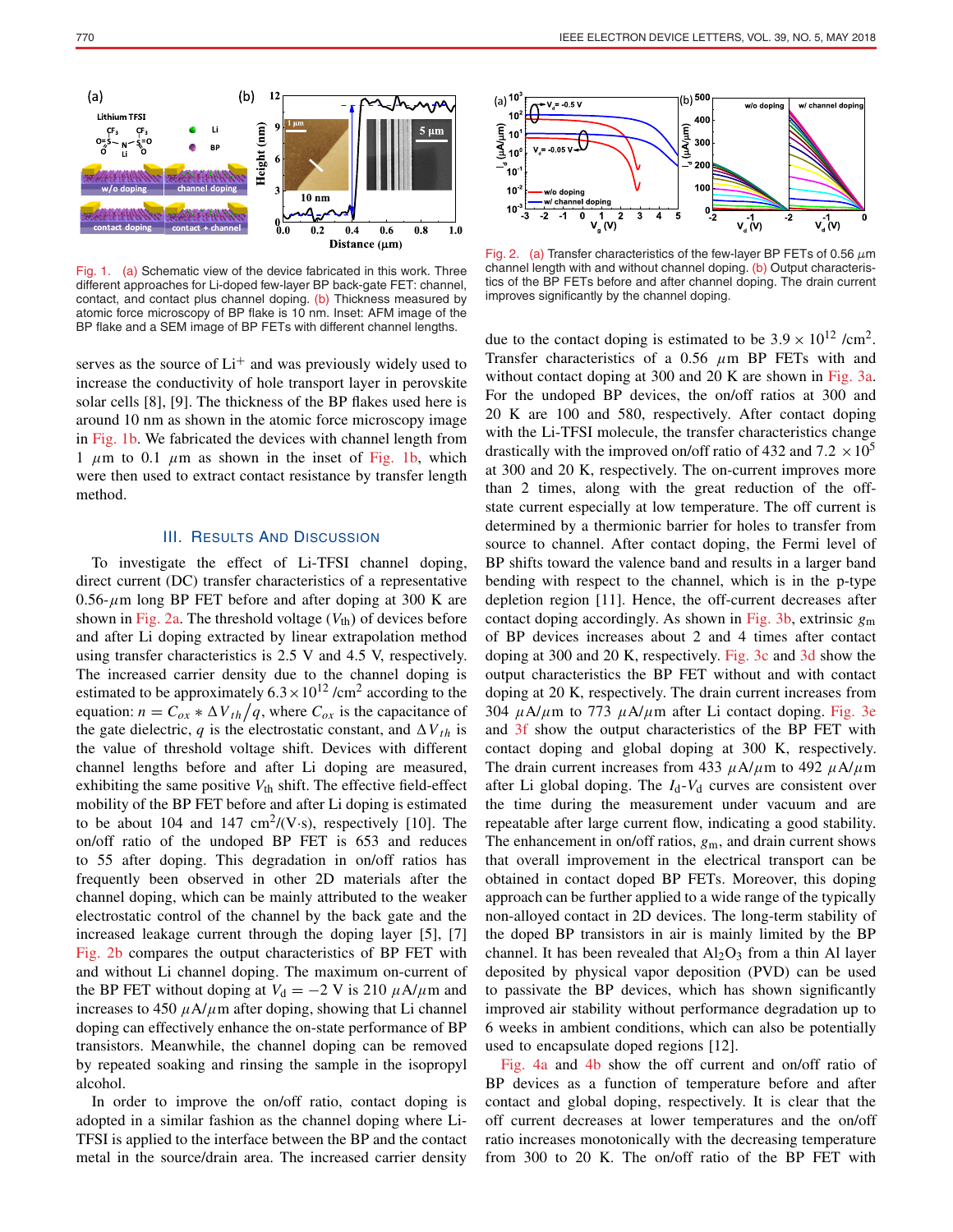

Fig. 3. (a) Transfer characteristics of the few-layer BP FETs of 0.56 *µ*m channel length with and without contact doping at 300 and 20 K. (b) Maximum transconductance of the BP devices at  $V_d = -0.5$  V. Output characteristics of the few-layer BP FETs by Li-TFSI at 20 K (c) without contact doping and (d) with contact doping. Output characteristics of the few-layer BP FETs at 300 K (e) with contact doping and (f) global doping.

contact doping is always larger than that of the undoped one, consistent with the results in Fig. 3a. It should be noted that channel doping could decrease the on/off ratios slightly in the global doping approach. The sub-threshold swings (SS) of BP FETs derived from the p-branch without doping, with contact doping, and global doping at 300 K are 0.60 V/dec, 0.39 V/dec and 0.52 V/dec, respectively. The improved SS in the contact doping case can also be attributed to the higher barrier of holes between source and channel at subthreshold region. The corresponding maximum on-current comparison is presented in Fig. 4c. As expected, the BP FET with the global doping exhibits the highest drain current at all temperatures. We can extract the  $R_c$  using transfer length method according to the equation:  $R_{tatal} = 2R_c + R_s \frac{L}{W}$ , where  $R_{total}$  is the total resistance,  $R_c$  is contact resistance,  $R_s$  is sheet resistance,  $L$ is channel length, and *W* is channel width [5], [13]. As shown in Fig. 4d, the decrease of  $R_c$  at larger gate bias can be attributed to the increase of electrostatic doping by the back gate [4], [13]. At  $V_g = -4$  V, the  $R_c$  of BP FETs before and after global doping are  $2 \kappa \Omega \cdot \mu m$  and  $0.85 \kappa \Omega \cdot \mu m$ , respectively. This improvement in  $R_c$  can be attributed to the high hole doping density induced by Li-TFSI which facilitates the hole injection from the metal into the valence band of BP [4], [14] Therefore, this result shows that the contact doping method is an effective approach to reduce the contact resistance and improve the drain current as well as on/off ratio, which are desirable for high performance BP FETs. Furthermore, we extract carrier drift velocity at 300 and 20 K using the formula  $v = I_d/WC_{ox}(V_g - 2I_dR_c - V_{th})$  as shown in



Fig. 4. Temperature dependent (a) Off current, (b) <sup>I</sup>*ON* /I*OF F* ratio, and (c) drain current for various doping schemes for a 0.56-*µ*m channel device. (d) Contact resistance as a function of carrier density for the same devices in Fig. 4(a) at 300 and 20 K. Carrier drift velocity of the 0.16-*µ*m

BP FETs with and without Li doping (e) at 300 K and (f) 20 K.

Fig. 4e and 4f, respectively [15], [16]. The  $R_c$  values used for drift velocity calculation in the global doping, SD doping, and without doping at 20 K are 1.5, 1.8, and 3.4  $k\Omega \cdot \mu m$ , respectively. The maximum drift velocity of the undoped device at 300 K and 20 K are  $3.0 \times 10^6$  cm/s  $4.2 \times 10^6$  cm/s at  $V<sub>d</sub>$  = −3.5 V, respectively, which is comparable to previous results [17]. The drift velocity increases by a factor of 1.6 after contact doping, and reaches to  $7.6 \times 10^6$  cm/s after the global doping at 20 K. The improvement in drift velocity is mainly attributed to both increased extrinsic mobility and effective electric field in the channel [5].

## IV. CONCLUSION

In summary, we have investigated the effect of Li-TFSI doping on the electrical properties of BP FETs. The overall performance of BP FETs can be improved with 2.3 times decrease in contact resistance, 2.7 times improvement in the on/off ratio and 2.5 times improvement in drain current. Moreover, the carrier drift velocity at 20 K reaches to around  $7.6 \times 10^6$  cm/s. Meanwhile, this doping technique is useful to reduce access resistance and minimize the parasitic effects in the high-frequency operation of BP radio frequency (RF) transistors. The contact doping can improve the on/off ratio, which is critical to a high-power gain in RF devices. The global doping can increase *g*m, which is in favor of improving the cut off frequency. These improvements of the key figures of merit show great potential of high-performance BP in future high-speed electronic and optoelectronic applications.